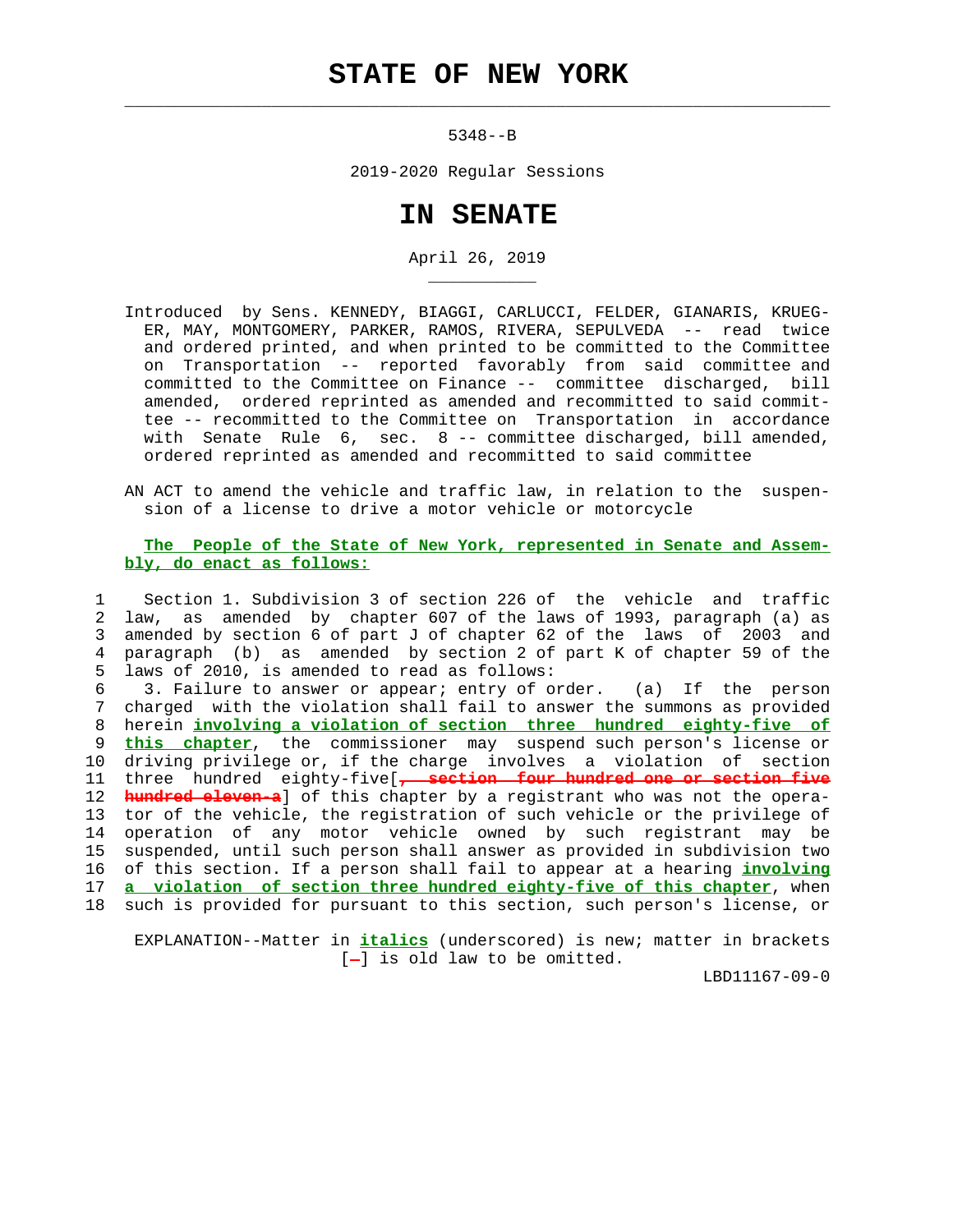1 registration or privilege of operating or of operation, as appropriate, 2 may be suspended pending appearance at a subsequent hearing, or the 3 disposition of the charges involved. Any suspension permitted by this 4 subdivision, if already in effect, may be terminated or if not yet in 5 effect, may be withdrawn or withheld, prior to the disposition of the 6 charges involved if such person shall appear and post security in the 7 amount of forty dollars to guarantee his or her appearance at any 8 required hearing. The security posted pursuant to this subdivision shall 9 be returned upon appearance at the scheduled hearing or an adjourned 10 hearing which results in a final disposition of the charge, and other- 11 wise shall be forfeited. If a suspension has been imposed pursuant to 12 this subdivision and the case is subsequently transferred pursuant to 13 subdivision two of section two hundred twenty-five of this article, such 14 suspension shall remain in effect until the person answers the charges 15 in the court to which the case was transferred. Any suspension issued 16 pursuant to this paragraph shall be subject to the provisions of para- 17 graph (j-1) of subdivision two of section five hundred three of this 18 chapter.

 19 (b) Failure to answer or appear in accordance with the requirements of 20 this section and any regulations promulgated hereunder shall be deemed 21 an admission to the violation as charged, and an appropriate order may 22 be entered in the department's records, and a fine consistent with the 23 provisions of this chapter and regulations of the commissioner may be 24 imposed by the commissioner or person designated by the commissioner. 25 Prior to entry of an order and imposition of a fine, the commissioner 26 shall notify such person by mail at the address of such person on file 27 with the department or at the current address provided by the United 28 States postal service in accordance with section two hundred fourteen of 29 this [**chapter**] **title**: (i) of the violation charged; (ii) of the impend- 30 ing entry of such order and fine; (iii) that such order and fine may be 31 filed as a judgment with the county clerk of the county in which the 32 operator or registrant is located; and (iv) that entry of such order and 33 imposition of such fine may be avoided by entering a plea or making an 34 appearance within thirty days of the sending of such notice. In no case 35 shall such an order and fine be entered and imposed more than two years 36 after the date of the alleged violation. Upon application in such manner 37 and form as the commissioner shall prescribe an order and fine shall be 38 vacated upon the ground of excusable default.

 39 § 2. Section 226 of the vehicle and traffic law is amended by adding a 40 new subdivision 1-a to read as follows:

**1-a. Return date notifications. The commissioner shall notify any person who receives a summons and complaint for any traffic violation specified in subdivision one of section two hundred twenty-five of this article of the time and place of the return date for such summons, no later than one week prior to such return date. The commissioner shall: (a) send such notification by first class mail at the address of such person on file with the department or at the current address provided by the United States postal service in accordance with section two hundred fourteen of this title; and (b) provide an additional notification by text message, electronic mail, or telephone call whenever the commis- sioner has the telephone number or electronic mail address of such** 52 **person.** 53 § 3. Section 1802 of the vehicle and traffic law is amended to read as

54 follows:

 55 § 1802. Receipts for fines or bail**; installment payment plans**. **1.** 56 **Receipts for fines or bail.** Upon receipt of the payment of any fine or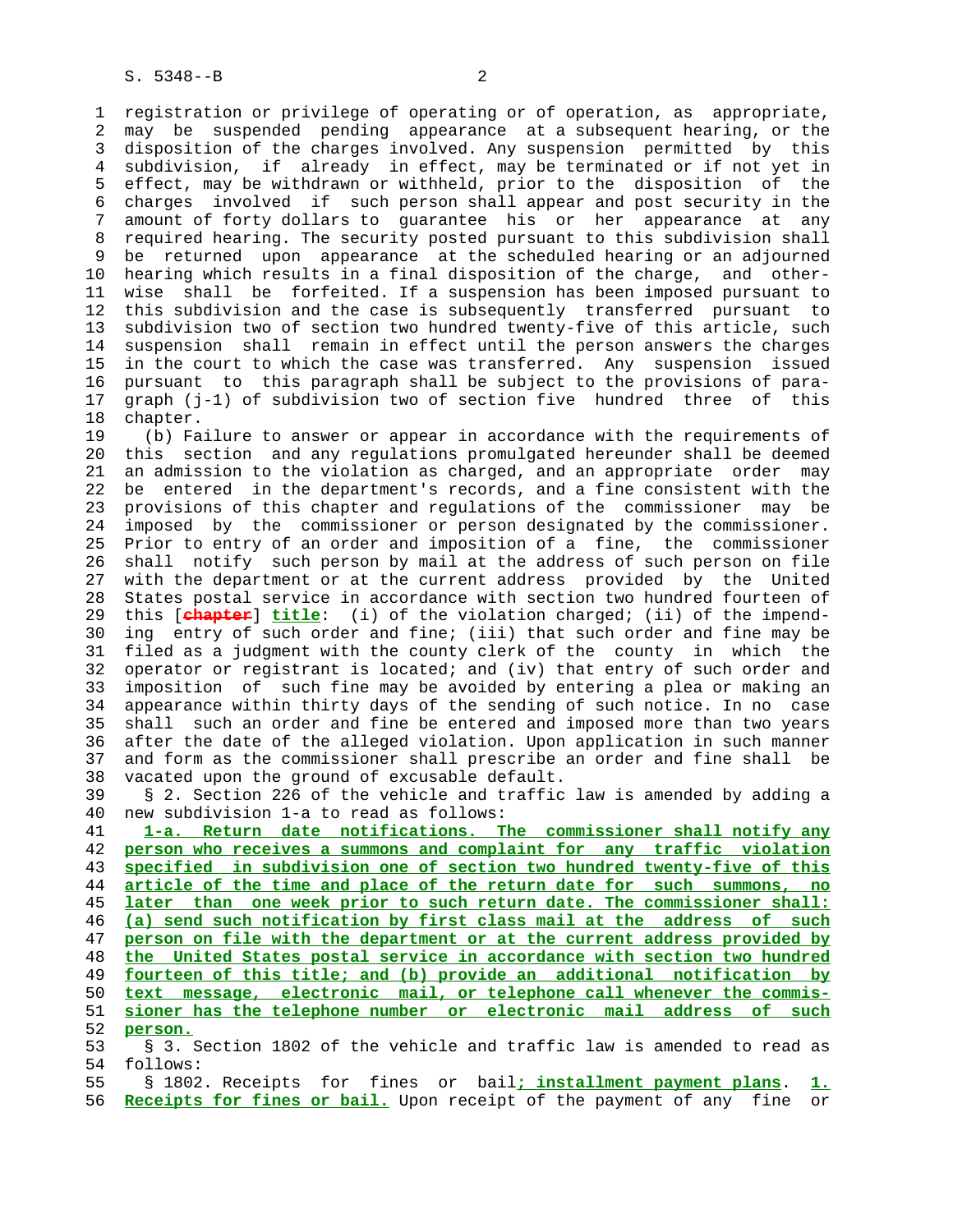1 penalty collected under a sentence or judgment of conviction of a 2 violation of any of the provisions of this chapter or any local law, 3 ordinance, order, rule or regulation made by local authorities in 4 relation to traffic or the deposit of bail of a person charged with a 5 violation of any such provision, local law, ordinance, order, rule or 6 regulation, the officer or employee receiving such payment or deposit 7 shall issue a receipt therefor when the payment or deposit is made in 8 cash. Whenever any such payment or deposit is made by check, money order 9 or in other property, the officer or employee shall issue a receipt 10 therefor upon request; provided, however, no such receipt shall be 11 issued where a fine or penalty is paid by mail unless the name and 12 address of the payee is known to such officer or employee or enclosed 13 with the payment.

**2. Installment payment plans. (a) Whenever fines and/or surcharges are imposed upon a natural person upon a conviction of a violation of any of the provisions of this chapter or any local law, ordinance, order, rule or regulation made by local authorities in relation to traffic, or when- ever an order is entered pursuant to subdivision three of section two hundred twenty-seven of this chapter, the court or hearing officer shall offer such person the opportunity to enter into an installment payment plan at no charge for the payment of such fines and/or surcharges and any related fees. Any such installment payment plan shall be comprised of all fines, fees and mandatory surcharges and shall consist of monthly payments that do not exceed two percent of such person's monthly net income or ten dollars per month, whichever is greater. For the purposes of this subdivision, the term "net income" shall mean such person's total income from all sources and assets, minus deductions required by law including but not limited to administrative or court-ordered garnishments and support payments. A court or hearing officer may require the submission of a financial disclosure report, on a form prescribed by the commissioner, from all persons who opt to enter into installment payment plans. A court or hearing officer also may accept payments higher than the set amount, but may not undertake additional collection activity so long as the person meets his or her obligations under the installment payment plan. A court or hearing officer may require persons entering installment payment plans to appear period- ically before such court or hearing officer, but no more frequently than annually, to assess their financial circumstances, and may set a new payment amount if such person's financial circumstances have changed. A person who enters into an installment payment plan and experiences a reduction in income may petition the court or hearing officer at any time to seek a reduction in the monthly payment.**

**(b) The court or hearing officer shall have the discretion in the interests of justice to reduce or waive the amount of any fine, fee or mandatory surcharge assessed for a violation of any of the provisions of this chapter or any local law, ordinance, order, rule or regulation made by local authorities in relation to traffic.**

**(c) A person assessed a fine, fee and/or mandatory surcharge following a conviction for a violation of any of the provisions of this chapter or any local law, ordinance, order, rule or regulation made by local authorities in relation to traffic, or the entering of an order pursuant to subdivision three of section two hundred twenty-seven of this chap- ter, shall be notified of their right to an installment payment plan (a) at the time the summons is issued; (b) at the time of sentencing; and (c) in any communication concerning imposition or collection of a fine, fee or mandatory surcharge. Information about the availability of**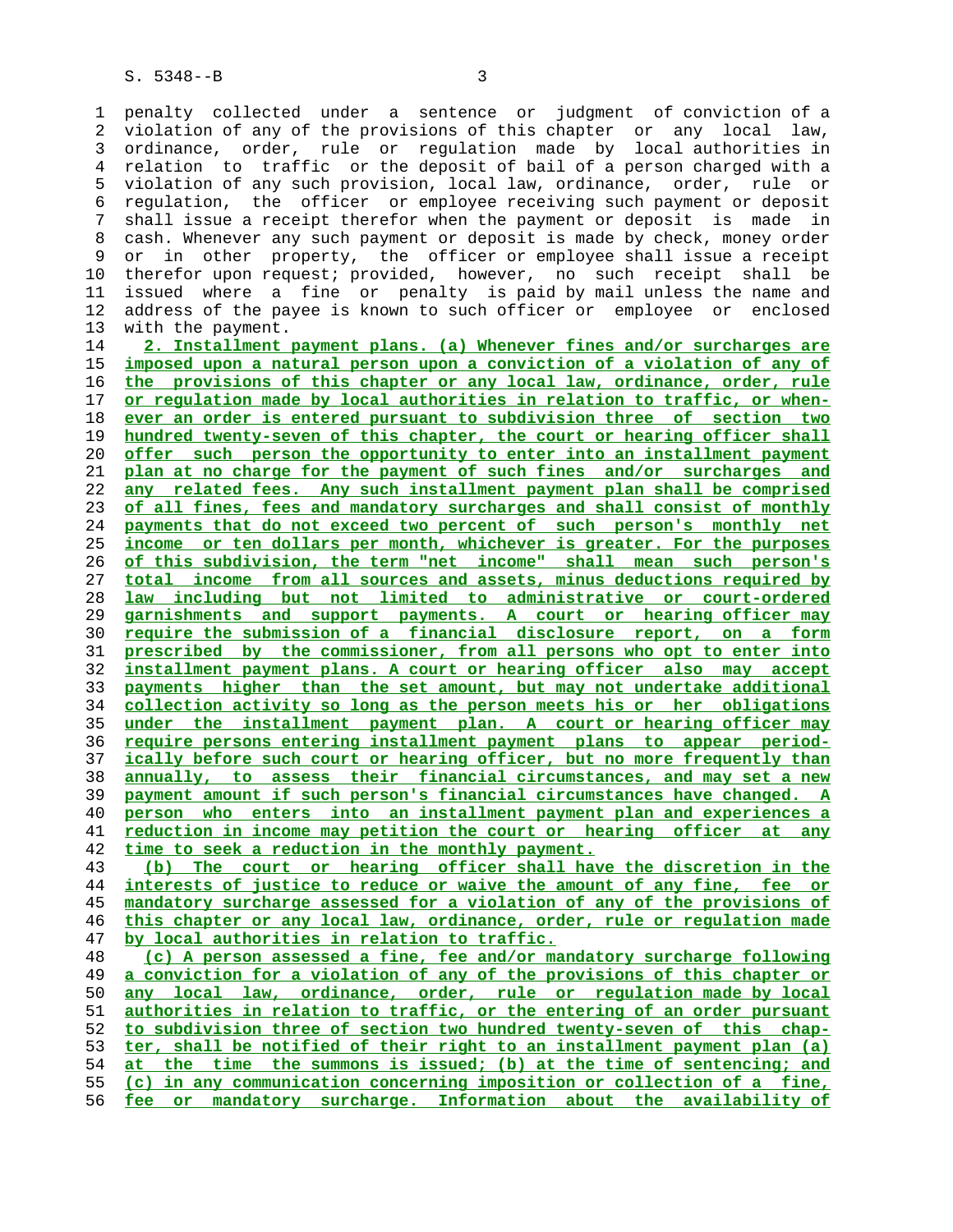S. 5348--B 4

 1 **installment payment plans shall be prominently posted, in a clear and** 2 **conspicuous manner: at each court and administrative tribunal and its** 3 **website, if any, and on the commissioner's website.**

 4 § 4. Paragraph a of subdivision 4 of section 227 of the vehicle and 5 traffic law, as amended by section 7 of part J of chapter 62 of the laws 6 of 2003, is amended to read as follows:

 7 a. An order entered upon the failure to answer or appear or after the 8 receipt of an answer admitting the charge or where a determination is<br>9 made that the charge has been established shall be civil in nature, but made that the charge has been established shall be civil in nature, but 10 shall be treated as a conviction for the purposes of this chapter. The 11 commissioner or his designee may include in such order an imposition of 12 any penalty authorized by any provision of this chapter for a conviction 13 of such violation, except that no penalty therefore shall include impri- 14 sonment, nor, if monetary, exceed the amount of the fine which could 15 have been imposed had the charge been heard by a court. [**The**] **If the** 16 **charge involves a violation of section three hundred eighty-five of this** 17 **chapter, the** driver's license or privileges **may be suspended pending the** 18 **payment of any penalty so imposed**, or, if the charge involves a 19 violation of section three hundred eighty-five [**or section four hundred** 20 **one**] of this chapter by a registrant who was not the operator of the 21 vehicle, the registration of such vehicle or privilege of operation of 22 any motor vehicle owned by such registrant may be suspended pending the 23 payment of any penalty so imposed. Any suspension issued pursuant to 24 this paragraph shall be subject to the provisions of paragraph (j-1) of 25 subdivision two of section five hundred three of this chapter.

 26 § 5. Subdivision 4-a of section 510 of the vehicle and traffic law, as 27 added by section 10 of part J of chapter 62 of the laws of 2003 and 28 paragraph (c) as amended by chapter 157 of the laws of 2017, is amended 29 to read as follows:

 30 4-a. Suspension for failure to answer an appearance ticket or to pay a 31 fine. (a) Upon receipt of a court notification of the failure of a 32 person to appear within sixty days of the return date or new subsequent 33 adjourned date, pursuant to an appearance ticket charging said person 34 with a violation of any [**of the provisions of this chapter (except one** 35 **for parking, stopping, or standing), of any**] violation of the tax law or 36 of the transportation law regulating traffic [**or of any lawful ordinance** 37 **or regulation made by a local or public authority, relating to traffic** 38 **(except one for parking, stopping, or standing) or the failure to pay a**

 39 **fine imposed by a court**] the commissioner or his or her agent may 40 suspend the driver's license or privileges of such person pending 41 receipt of notice from the court that such person has appeared in 42 response to such appearance ticket or has paid such fine. Such suspen- 43 sion shall take effect no less than thirty days from the day upon which 44 notice thereof is sent by the commissioner to the person whose driver's 45 license or privileges are to be suspended. Any suspension issued pursu- 46 ant to this paragraph shall be subject to the provisions of paragraph 47 (j-l) of subdivision two of section five hundred three of this chapter.

 48 (b) The provisions of paragraph (a) of this subdivision shall not 49 apply to a registrant who was not operating a vehicle, but who was 50 issued a summons or an appearance ticket for a violation of section 51 three hundred eighty-five, section four hundred one or section five 52 hundred eleven-a of this chapter. Upon the receipt of a court notifica- 53 tion of the failure of such person to appear within sixty days of the 54 return date or a new subsequent adjourned date, pursuant to an appear- 55 ance ticket charging said person with such violation, or the failure of 56 such person to pay a fine imposed by a court, the commissioner or his or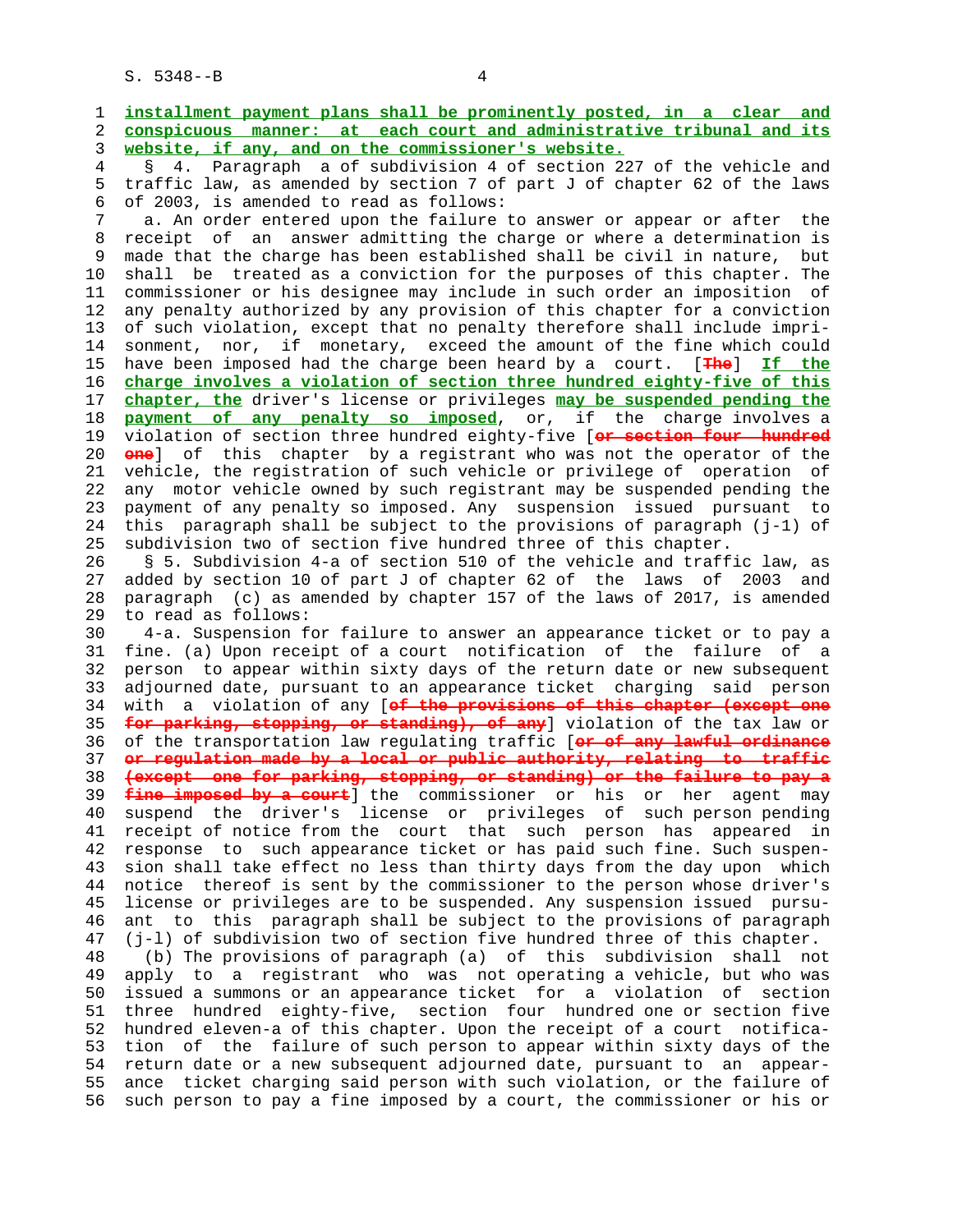1 her agent may suspend the registration of the vehicle or vehicles 2 involved in such violation or privilege of operation of any motor vehi- 3 cle owned by the registrant pending receipt of notice from the court 4 that such person has appeared in response to such appearance ticket or 5 has paid such fine. Such suspension shall take effect no less than 6 thirty days from the day upon which notice thereof is sent by the 7 commissioner to the person whose registration or privilege is to be 8 suspended. Any suspension issued pursuant to this paragraph shall be<br>9 subject to the provisions of paragraph (j-1) of subdivision two of subject to the provisions of paragraph (j-1) of subdivision two of 10 section five hundred three of this chapter.

 11 (c) Upon receipt of notification from a traffic and parking violations 12 agency or a traffic violations agency of the failure of a person to 13 appear within sixty days of the return date or new subsequent adjourned 14 date, pursuant to an appearance ticket charging said person with a 15 violation of:

 16 (i) [**any of the provisions of this chapter except one for parking, stopping or standing and except those violations described in paragraphs (a), (b), (d), (e) and (f) of subdivision two and in paragraphs (a), (b), (d), (e), (f) and (g) of subdivision two-a and in paragraphs (a), (b), (d), (e), (f) and (g) of subdivision two-b of section three hundred seventy-one of the general municipal law;**

22 **(ii)** section five hundred two or subdivision (a) of section eighteen 23 hundred fifteen of the tax law; **or**

 24 [**(iii)**] **(ii)** section fourteen-f (except paragraph (b) of subdivision 25 four of section fourteen-f), two hundred eleven or two hundred twelve of 26 the transportation law[**; or**

 27 **(iv) any lawful ordinance or regulation made by a local or public** 28 **authority relating to traffic (except one for parking, stopping or** 29 **standing) or the failure to pay a fine imposed for such a violation by a** 30 **traffic and parking violations agency or a traffic violations agency**], 31 the commissioner or his or her agent may suspend the driver's license or 32 privileges of such person pending receipt of notice from the agency that 33 such person has appeared in response to such appearance ticket or has 34 paid such fine. Such suspension shall take effect no less than thirty 35 days from the day upon which notice thereof is sent by the commissioner 36 to the person whose driver's license or privileges are to be suspended. 37 Any suspension issued pursuant to this paragraph shall be subject to the 38 provisions of paragraph (j-1) of subdivision two of section five hundred 39 three of this chapter.

 40 § 6. Subdivision 3 of section 514 of the vehicle and traffic law, as 41 amended by section 11 of part J of chapter 62 of the laws of 2003 and 42 paragraph (b) as amended by chapter 157 of the laws of 2017, is amended 43 to read as follows:

 44 3. (a) Upon the failure of a person to appear or answer, within sixty 45 days of the return date or any subsequent adjourned date, or the failure 46 to pay a fine imposed by a court, pursuant to a summons charging him or 47 her with a violation of any of the provisions of this chapter (except 48 one for parking, stopping or standing), section five hundred two or five 49 hundred twelve of the tax law, section fourteen-f, two hundred eleven or 50 two hundred twelve of the transportation law or of any law, ordinance, 51 rule or regulation made by a local authority, relating to traffic 52 (except for parking, stopping or standing), the trial court or the clerk 53 thereof shall within ten days certify that fact to the commissioner, in 54 the manner and form prescribed by the commissioner, who shall record the 55 same in his or her office. Thereafter and upon the appearance of any 56 such person in response to such summons or the receipt of the fine by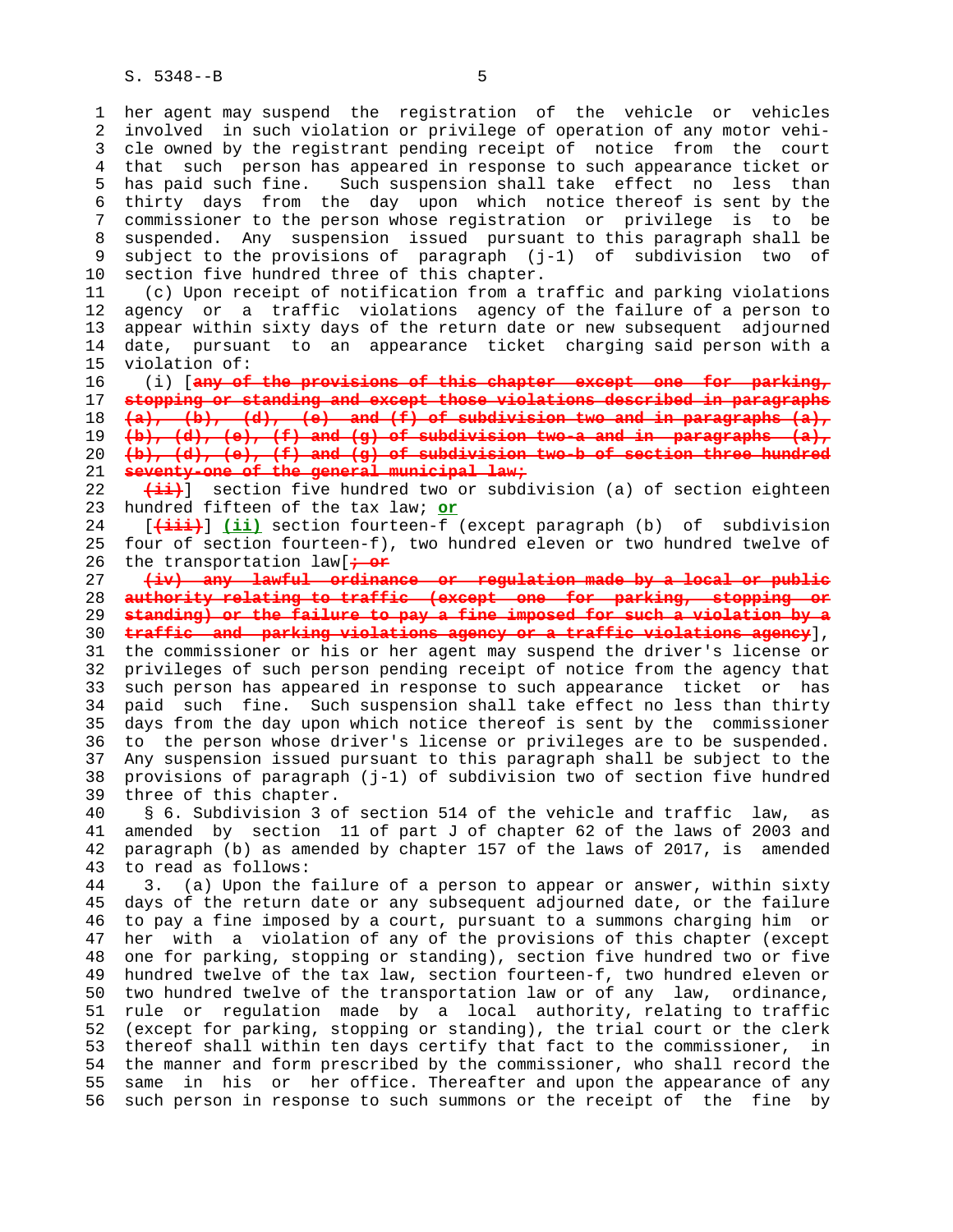1 the court, the trial court or the clerk thereof shall forthwith certify 2 that fact to the commissioner, in the manner and form prescribed by the 3 commissioner[**; provided, however, no such certification shall be made** 4 **unless the court has collected the termination of suspension fee** 5 **required to be paid pursuant to paragraph (j-1) of subdivision two of** 6 **section five hundred three of this chapter**]. 7 (b) Upon the failure of a person to appear or answer, within sixty 8 days of the return date or any subsequent adjourned date, or the failure 9 to pay a fine imposed by a traffic and parking violations agency or a 10 traffic violations agency pursuant to a summons charging him or her with 11 a violation of: 12 (1) any of the provisions of this chapter except one for parking, 13 stopping or standing and except those violations described in paragraphs 14 (a), (b), (d), (e) and (f) of subdivision two and in paragraphs (a), 15 (b), (d), (e), (f) and (g) of subdivision two-a and in paragraphs (a), 16 (b), (d), (e), (f) and (g) of subdivision two-b of section three hundred 17 seventy-one of the general municipal law; 18 (2) section five hundred two or subdivision (a) of section eighteen 19 hundred fifteen of the tax law; 20 (3) section fourteen-f (except paragraph (b) of subdivision four of 21 section fourteen-f), two hundred eleven or two hundred twelve of the 22 transportation law; or 23 (4) any lawful ordinance or regulation made by a local or public 24 authority relating to traffic (except one for parking, stopping or 25 standing); 26 the clerk thereof shall within ten days certify that fact to the commis- 27 sioner, in the manner and form prescribed by the commissioner, who shall 28 record the same in his or her office. Thereafter and upon the appearance 29 of any such person in response to such summons or the receipt of the 30 fine by the agency, the traffic and parking violations agency, the traf- 31 fic violations agency or the clerk thereof shall forthwith certify that 32 fact to the commissioner, in the manner and form prescribed by the 33 commissioner[**; provided, however, no such certification shall be made** 34 **unless the traffic and parking violations agency or the traffic** 35 **violations agency has collected the termination of suspension fee** 36 **required to be paid pursuant to paragraph (j-1) of subdivision two of** 37 **section five hundred three of this chapter**]. 38 § 7. Termination of suspension for failure to appear, answer or pay a 39 fine. a. Within three months of the effective date of this section, the 40 commissioner of motor vehicles shall terminate all suspensions of 41 licenses, privileges to operate a motor vehicle and registrations based 42 upon a failure to appear, answer, or pay a fine, penalty or mandatory 43 surcharge pursuant to subdivision 3 of section 226, subdivision 4 of

 47 with the termination of such suspension, including but not limited to 48 those described in subparagraph (i) of paragraph (j-1) of subdivision 2 49 of section 503, subdivision 3 of section 514 and paragraph a of subdivi- 50 sion 4 of section 227 of the vehicle and traffic law, as in existence 51 prior to the effective date of this section. Provided, however, that the 52 provisions of this section shall not apply to suspensions imposed pursu- 53 ant to such sections involving violations of section 385 of the vehicle 54 and traffic law, or any violation of the tax law or of the transporta- 55 tion law regulating traffic.

 44 section 227, or subdivision 4-a of section 510 of the vehicle and traf- 45 fic law, in effect prior to the effective date of this section. The 46 commissioner of motor vehicles shall waive all fees and fines associated